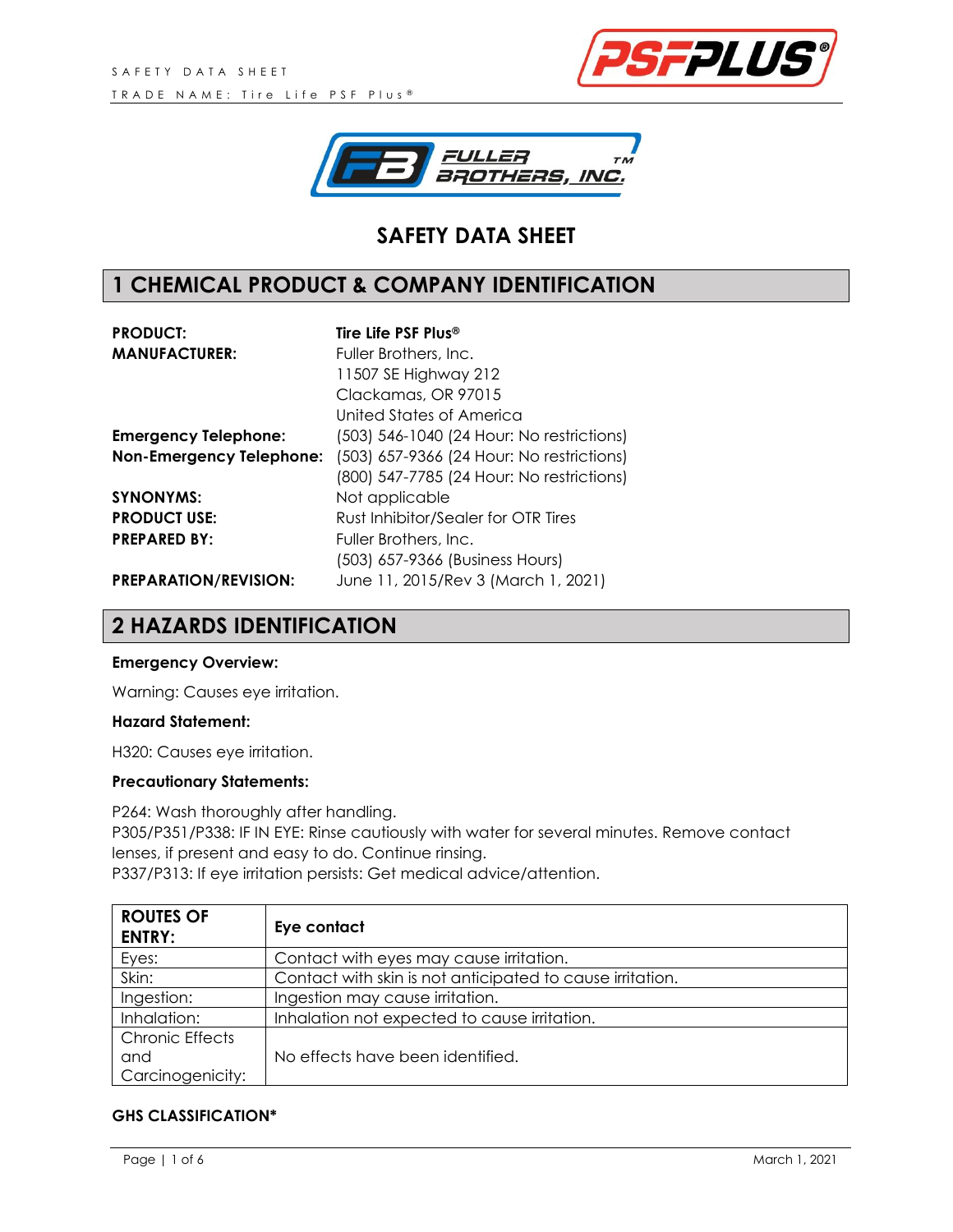TRADE NAME: Tire Life PSF Plus<sup>®</sup>



#### **Physical, Health, and Environmental**

Eye irritation: Category 2B

\*This list is limited to those categories that can be classified. Other categories are either not classified or classification is not possible.

### **3 COMPOSITION/INFORMATION ON INGREDIENTS**

| Component                               | CAS# | <b>Percent by Weight</b> | <b>ACGIH TLV-</b><br><b>TWA</b> | Federal<br><b>OSHA PEL-</b><br><b>TWA</b> | <b>Oregon OSHA</b><br><b>PEL-TWA</b> |
|-----------------------------------------|------|--------------------------|---------------------------------|-------------------------------------------|--------------------------------------|
| Proprietary<br>Ingredients <sup>1</sup> | ΝA   | 00                       | ΝA                              | ΝA                                        | ΝA                                   |

<sup>1</sup> No ACGIH TLV-TWA, federal OSHA or Oregon OSHA PEL-TWA exists for any proprietary ingredients in the mixture.

## **4 FIRST AID MEASURES**

**Eyes:** In case of contact with eyes, immediately flush with clean, low-pressure water for at least 15 minutes. Remove contact lenses, if present and if it is easy to do so. If eye irritation occurs and persists, seek medical attention.

**Skin:** No first aid expected to be required. Consider removal of affected clothing and washing of affected skin as soon as practicable to minimize possibility of ingestion or eye contact.

**Ingestion:** Do not induce vomiting. Loosen tight clothing such as a collar, tie, belt or waistband. Seek immediate medical attention.

**Inhalation:** Remove person to fresh air. If breathing is difficult, give oxygen and seek immediate medical attention.

## **5 FIRE FIGHTING MEASURES**

**Flammable Properties:** Nonflammable. **Flashpoint:** 324 degrees F. **Autoignition Temperature:** Not available. **Lower Explosive Limit (%):** Not available. **Upper Explosive Limit (%):** Not available.

**Fire and Explosion Hazards:** Nonflammable.

**Fire Fighting Instructions:** Firefighting activities that may result in potential exposure to high heat, smoke, or toxic by-products of combustion requires NIOSH/MSHA- approved pressure-demand self-contained breathing apparatus with full face-piece and full protective clothing.

**Extinguishing Media:** Carbon dioxide, dry chemical powder, foam, water spray, or fog.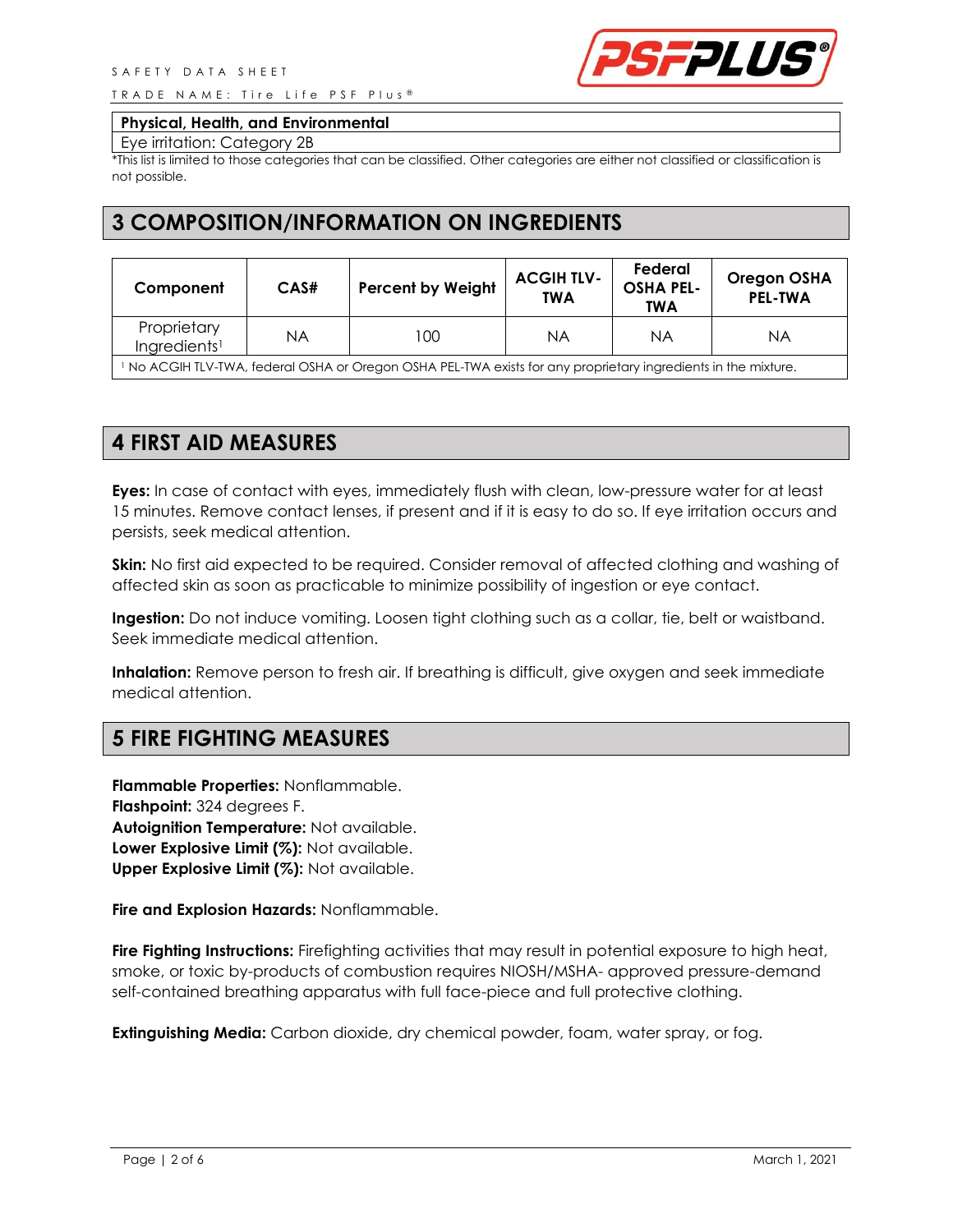

### **6 ACCIDENTAL RELEASE MEASURES**

Wear appropriate personal protection during cleanup, such as splash goggles. Product contact with skin is not anticipated to result in irritation. Carefully contain and stop the source of the spill, if safe to do so.

Use the appropriate tools to put the spilled product in a convenient waste disposal container. Wash the area after the product has been removed. Do not flush down sewer or drainage systems, unless the system is designed and permitted to handle such material.

### **7 HANDLING AND STORAGE**

**Handling Precautions:** Do not ingest. Avoid contact with eyes. Wash hands after use to avoid accidental eye contact or ingestion.

**Storage Precautions:** Store away from extreme heat, ignition sources, and incompatible materials such as oxidizers.

## **8 EXPOSURE CONTROLS, PERSONAL PROTECTION**

**Engineering Controls:** Under expected conditions of use, general ventilation may be used.

**General Hygiene Practices:** Wash hands and face with soap and water before eating, drinking, applying cosmetics, or using tobacco products.

#### **Personal Protective Equipment:**

| Eyes:               | Wear chemical splash glasses or goggles for spill cleanup or activities with<br>potential eve contact. |
|---------------------|--------------------------------------------------------------------------------------------------------|
| Skin:               | None required under expected conditions of use.                                                        |
| <b>Respiratory:</b> | None required under expected conditions of use.                                                        |

## **9 PHYSICAL & CHEMICAL PROPERTIES**

**Physical State:** Liquid. **Color:** Light green. **Odor:** Slight citrus odor. **Odor Threshold:** Not available. **pH:** Not available. **Melting Point:** Not available. **Freezing Point:** Not available. **Initial Boiling Point:** Not available. **Boiling Range:** Not applicable. **Flashpoint:** 324 degrees F. **Evaporation Rate:** Not available. **Flammability:** Nonflammable. **Upper Explosive Limit:** Not available. **Lower Explosive Limit:** Not available.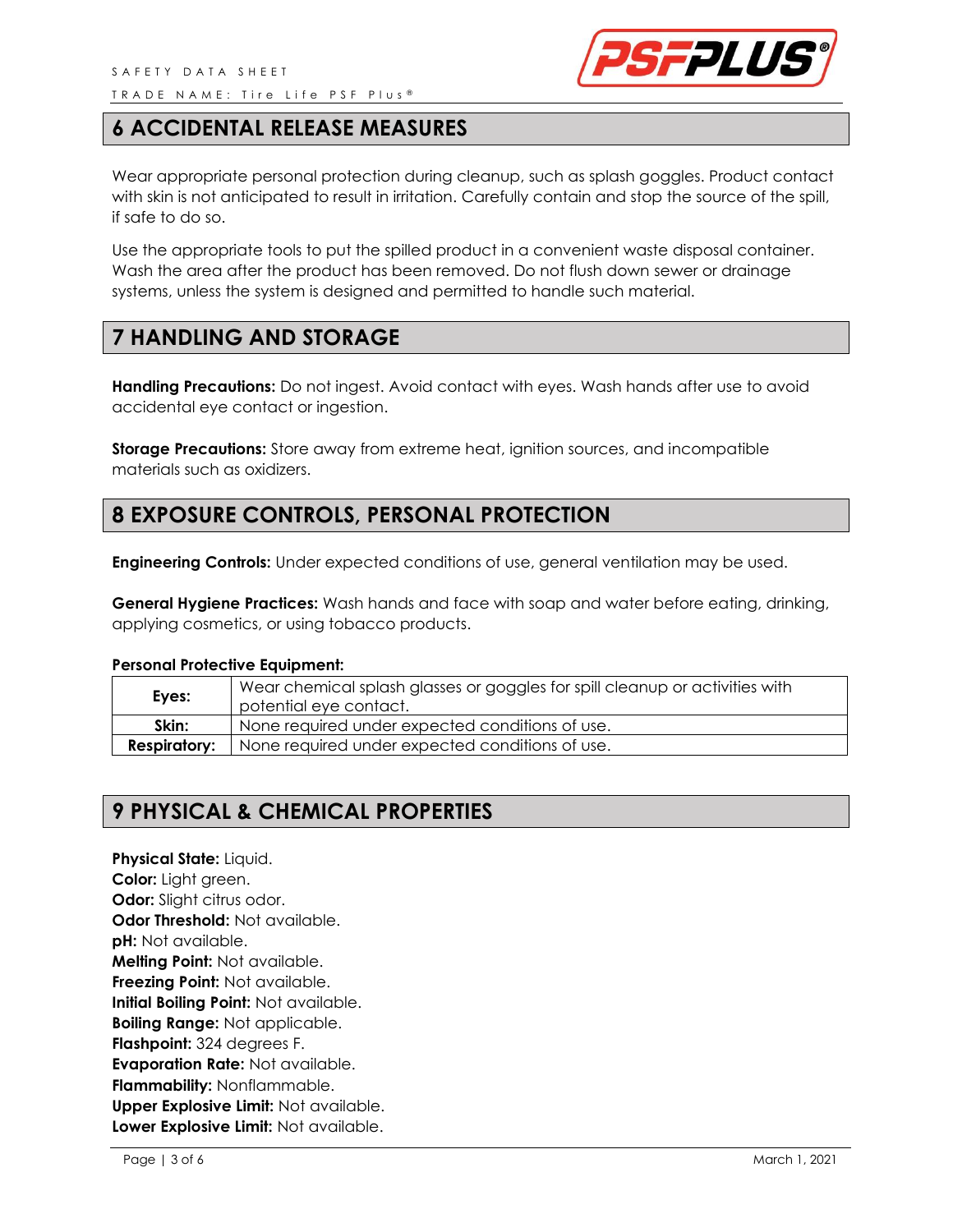

**Vapor Pressure:** Not available.

**Vapor Density:** Not available.

**Relative Density:** Not available.

**Solubility:** Not available.

**Partition Coefficient (n-octanol/water):** Not available for mixture. Propylene glycol: Log P = -0.92 **Autoignition Temperature:** Not available.

**Decomposition Temperature:** Not available.

**Viscosity:** Not available.

# **10 STABILITY & REACTIVITY**

**Reactivity:** Not reactive under normal conditions of use and storage.

**Stability:** Stable under normal conditions of use and storage.

**Hazardous Polymerization:** Will not occur under normal conditions of use and storage.

**Conditions and Materials to Avoid:** May react with oxidizers.

**Hazardous Decomposition Products:** None known to occur.

## **11 TOXICOLOGICAL INFORMATION**

**LD50:** Not available for mixture. Propylene glycol: 22800 mg/kg (oral, rat). **LC50:** Not available.

**Teratogenicity:** No data indicating teratogenic effects. Not expected to have teratogenic effects, based on assessment of individual ingredients.

**Mutagenicity:** No data indicating mutagenic effects. Not expected to have mutagenic effects, based on assessment of individual ingredients.

**STOT-single exposure:** No data indicating STOT-single exposure.

**STOT-repeat exposure:** No data indicating STOT-repeat exposure.

**Aspiration Hazard:** No data indicating aspiration hazard.

**Carcinogenicity:** Not classified as carcinogen based on assessment of individual ingredients. **Sensitization to Product:** Not expected to cause sensitization based on assessment of individual ingredients.

# **12 ECOLOGICAL INFORMATION**

**Persistence and Degradability:** Rapidly degradable.

**Environmental Toxicity (LC50):** Not available.

**Bioaccumulation Potential:** Not available.

**Mobility in Soil:** Not available for mixture. Propylene glycol expected to have a very high mobility in soil and could leach into groundwater.

**Additional Advice:** Consult local regulations before discharging to sewers, drainages, or water bodies.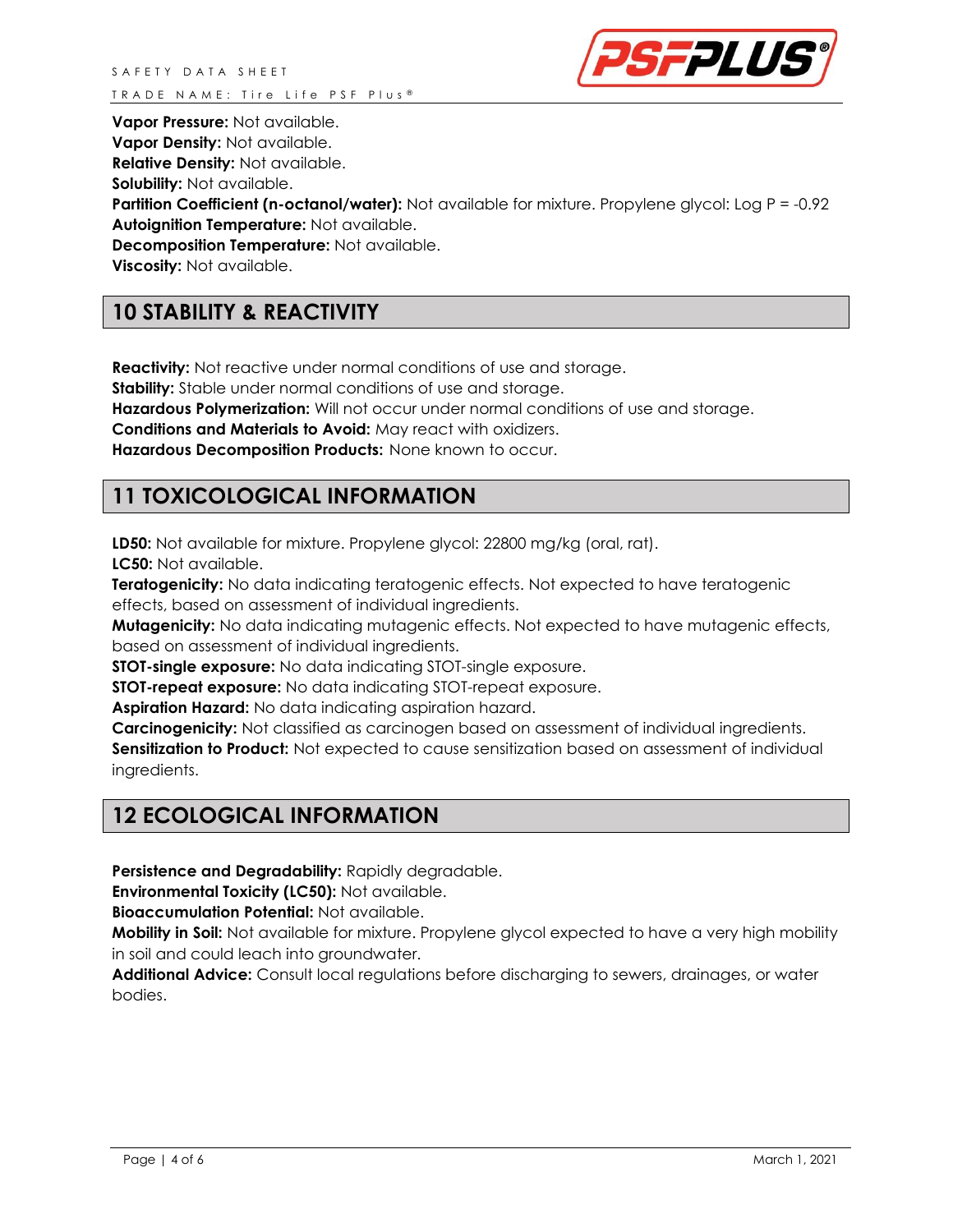

## **13 DISPOSAL CONSIDERATIONS**

**Disposal:** Consult federal, state, and local waste regulations to determine appropriate disposal options.

**Used Packaging:** Cleaning and re-use, whenever possible, are preferable to disposal.

## **14 TRANSPORTATION INFORMATION**

**UN Number:** Not established.

**UN Proper Shipping Name:** Not applicable.

**Transport Hazard Class(es):** Not applicable.

**Packing Group:** Not applicable.

**Environmental Hazards:** None.

**Special Precautions for User:** Product is listed on the U.S. Department of Commerce, Bureau of Industry, and Security Commerce Control List (CCL), but is exempt under Export Administration Regulation 99, and does not require a license in many situations. A license may be required if the proposed export is to an embargoed country, to an end-user of concern, or in support of a prohibited end-use.

## **15 REGULATORY INFORMATION**

Any spill or uncontrolled release of this product, including any substantial threat of release, may be subject to federal, state, and/or local reporting requirements. This product and/or its constituents may also be subject to other regulations at the state and/or local level. Consult those regulations applicable to your facility/operation.

## **16 OTHER INFORMATION**

| SDS STATUS:         | Revision 0; updated to GHS standard |
|---------------------|-------------------------------------|
| PREPARED BY:        | Fuller Brothers, Inc.               |
|                     | 11507 SE Highway 212                |
|                     | Clackamas, OR 97015                 |
| <b>KEY SOURCES:</b> | GHS guidance revision 5             |